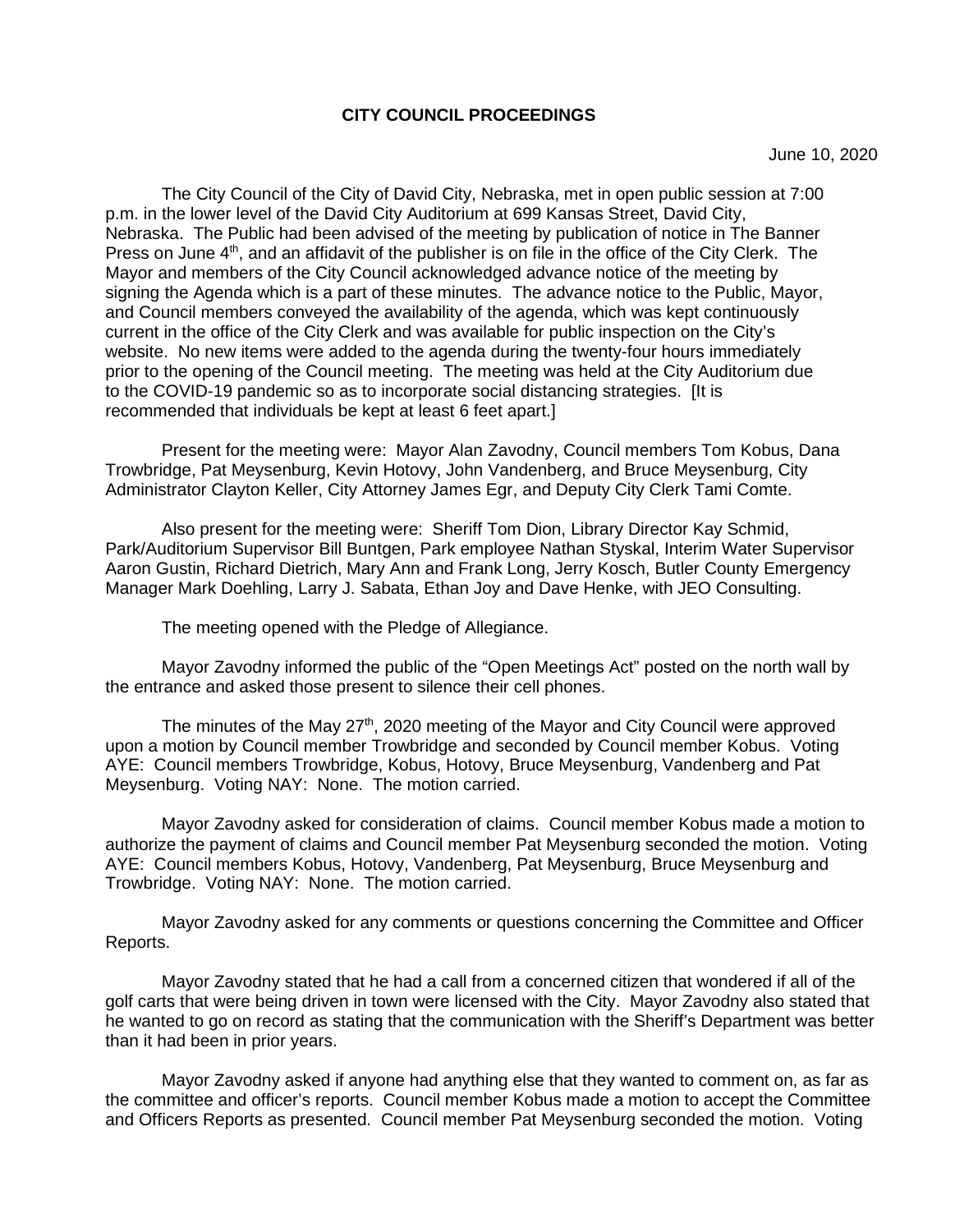AYE: Council members Bruce Meysenburg, Pat Meysenburg, Trowbridge, Vandenberg, Hotovy, and Kobus. Voting NAY: None. The motion carried.

Butler County Emergency Manager Mark Doehling was present to discuss the Local Emergency Operations Plan. He stated that the State requires them to revise the Local Emergency Operation Plan and he is currently working on the revised plan. The resolution just states that he is working on it and following the protocols.

Council member Bruce Meysenburg introduced Resolution No. 18-2020 and moved for its passage and adoption. Council member Kobus seconded the motion. Voting AYE: Council members Bruce Meysenburg, Pat Meysenburg, Vandenberg, Trowbridge, Kobus and Hotovy. Voting NAY: None. The motion carried and Resolution No. 18-2020 was passed and adopted as follows:

# **RESOLUTION NO. 18 - 2020**

RESOLVE: That in order to provide for a coordinated response to a disaster or emergency in BUTLER County, the City of David City and other cities and villages in BUTLER County, the David City City Council deems it advisable and in the best interests of the community and the County to approve the attached BUTLER County Local Emergency Operations Plan. Acceptance of this 2020 Local Emergency Operations Plan supersedes all previous approved BUTLER County Local Emergency Operations Plans.

PASSED AND APPROVED THIS 10TH DAY OF JUNE, 2020.

Mayor, City of David City

ATTEST:

Deputy City Clerk

 $\overline{\phantom{a}}$ 

Mayor Zavodny stated that the next item on the agenda was consideration of re-instating, or continuing the suspension of, the recycling program.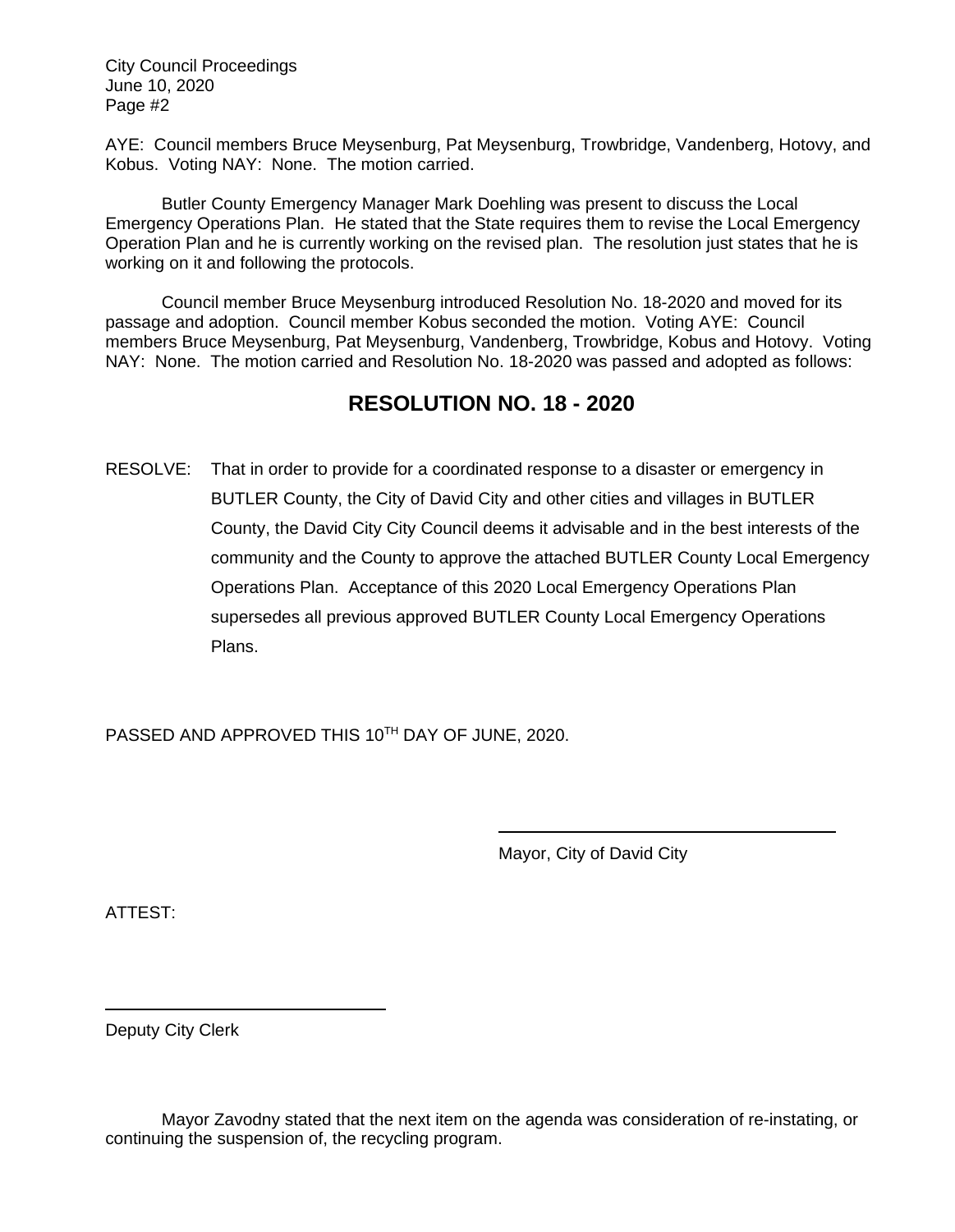Mayor Zavodny said, "We have made some progress on some potential partnerships to make recycling work. We are going to talk to a few more places. The one thing that Street Supervisor Chris Kroesing is doing, which I appreciate, is some due diligence so we don't just crank it up and then have to go down again. I don't think that China has stabilized, necessarily, but we may have some domestic opportunities. Chris is going to look at that and he believes that he will be ready by the next meeting so I'm going to ask you to table it for tonight."

Council member Hotovy made a motion to table consideration of re-instating, or continuing the suspension of, the recycling program. Council member Vandenberg seconded the motion. Voting AYE: Council members Hotovy, Vandenberg, Pat Meysenburg, Trowbridge, Bruce Meysenburg, and Kobus. Voting NAY: None. The motion carried.

Council member Kobus made a motion to approve the application by Scott Samek to sell permissible fireworks at 375 Nebraska Street (Amigo's) between 12:01 a.m., June 25<sup>th</sup> and 11:59 p.m., July 4, 2019. Council member Pat Meysenburg seconded the motion. Voting AYE: Council members Kobus, Pat Meysenburg, Bruce Meysenburg, Trowbridge, Hotovy and Vandenberg. Voting NAY: None. The motion carried.

Mayor Zavodny stated that the next item on the agenda was consideration/discussion of a second opinion concerning the water treatment plant study.

Mayor Zavondy said, "I hate spending money, but I do think that it's a good idea to get a second opinion. When you are looking at 4 million for the cheapest option, and 8 million for a new one that doesn't necessarily soften our water, spending ten to twelve thousand seems like a pretty good idea. If nothing else, it will confirm what the first opinion was. What do you guys think about it?"

Council member Trowbridge said, "I did some snooping this past weekend with Roger Helgoth and Roger's opinion was that a second opinion was always a good thing to have. The first opinion generally won't take umbrage at having another one because they may learn something from it also. There is not one pat answer for water service in any given community in Nebraska because the water is different in most of the wells in the communities. We can, possibly, do soft water. There's some different ways of doing it than we are doing right now. We can use lime in different forms than we are using it right now. So, what I found this week is that it's a good thing to look at a second opinion, if it's not terribly costly."

Interim Water Supervisor Aaron Gustin said, "I had the opportunity to speak with the gentlemen from JEO and they are extremely knowledgeable and very helpful. I think we had about a forty-five minute conversation the other day. I think a good practice, moving forward with any large project, a second opinion would be good. I can use the anaerobic lagoon as an example. It's good to have a second set of eyes. Already, in just that conversation, the ideas that he was putting forth seemed a little bit different than what Olsson's are putting forth. I think that it would be best to gather as much information as possible from multiple sources and see what best suits the City."

Council member Kobus said, "Where are they getting their guidelines? Are they just going to come in and assess everything or what are they going to do?"

Interim Water Supervisor Aaron Gustin said, "We already have the water treatment plant evaluation completed."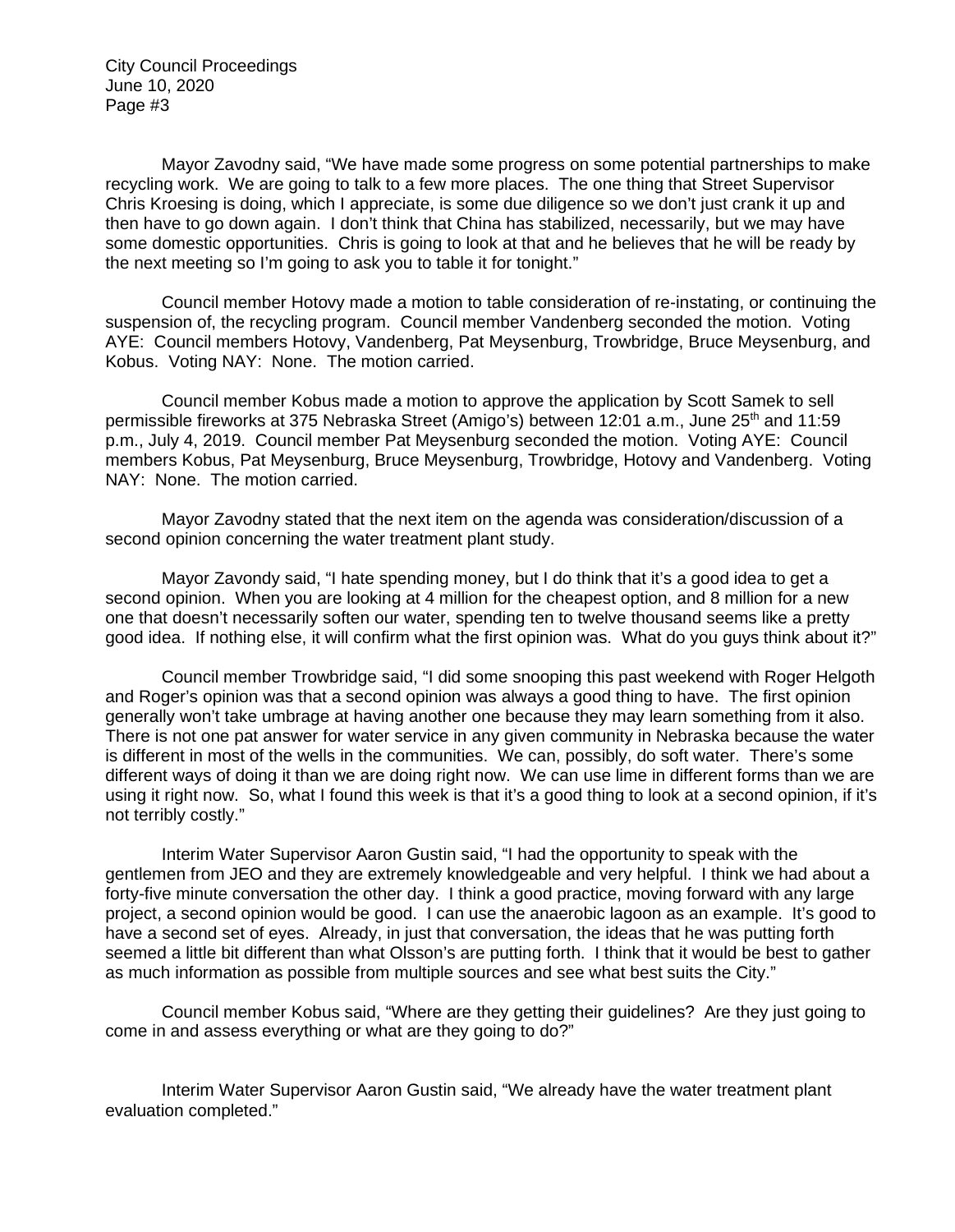Interm Water Supervisor Aaron Gustin asked Ethan Joy, Project Engineer and Branch Manager, with JEO to speak to the Mayor and Council.

JEO Project Engineer Ethan Joy said, "I've been with JEO for almost twenty years now. Per Aaron and your administrator's request, I got an idea of your plan and reviewed what OA put together. It's a very comprehensive look. There was nothing that was glaring to me. There was nothing wrong. They do a good job. I do have some experience. Dakota City, Nebraska actually has a plant that is very similar to yours and about five years ago we did about a \$2 million upgrade. I think there are some things that potentially could be done to improve operator ease of use, which was kind of a common theme that I heard is that it's kind of tough to deal with right now, the way the system is set up. Also, the other options that were presented to you, were basically, lime and no lime, which is basically softening or no softening. Well, there are technolgies that are available that can soften and potentially, in the scope of services, what we would do is just, basically, build upon what has already been done. So, we're not going to reinvent the wheel. We would provide you with about three or four different options, cost those out for you and, as a community, you can decide which one is the best direction, going ahead. I can dig a little further into what the technologies are, if you want. I just want to keep it brief."

Mayor Zavodny said, "So we don't spend time chasing a trail that we don't want to go down, I think that our consensus was, given some of the industries that we have in town, and the problem with a whole bunch of people having softeners to their houses, we want to avoid that, so I think that any option that doesn't soften, I don't think we want considered. Is that fair?"

The Council members agreed.

JEO Project Engineer Ethan Joy said, "Softening is nice. I live in South Sioux City and we don't have soft water and I have a softener in my house. Dakota City does soften and they are able to get that hardness down and it's really nice."

Mayor Zavodny said, "Then we don't have the chloride issue."

JEO Project Engineer Ethan Joy said, "Right. You don't have the chloride issue in your wastewater. Chloride is salt. You can't treat salt. Salt is there. You either dilute it or evaporate it and take care of it that way."

Council member Kobus said, "So, you're talking chemicals to treat it?"

JEO Project Engineer Ethan Joy said, "So there's lime and you know that process. The other option is to convert your plant to, basically, remove iron and manganese. Iron is the orange and manganese is the black stuff that gets into your pipes. You take that out first and then you would run it through a reverse osmosis system. A reverse osmosis system just takes everything out of the water. It comes out very pure. It takes out calcium and magnesium which is your hardness. You blend it a little bit to get the right grains of hardness, five or six grains, which everybody is used to in every community. So, that's an option."

Mayor Zavodny said, "Knowing what we have and where we are, how big of a leap is that type of change? Can it be retrofitted into what we have?"

JEO Project Engineer Ethan Joy said, "Yea. Basically, your current plant would stay. I would recommend a few upgrades."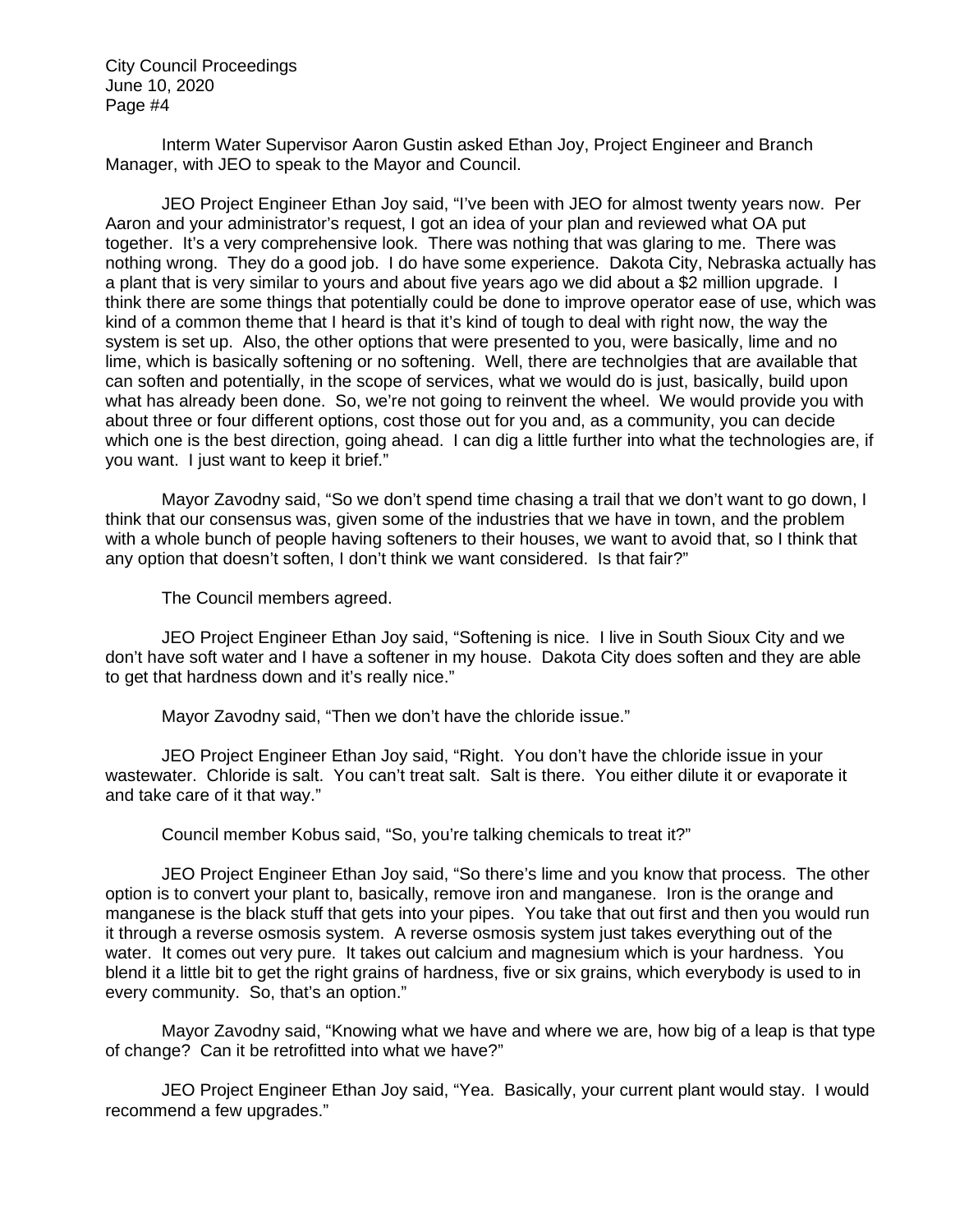Mayor Zavodny said, "We understand that part of it."

JEO Project Engineer Ethan Joy said, "You would have a small building off to the side where you would be able to put a reverse osmosis skin. It's going to be smaller than the area of this table. It's a pretty compact process."

Council member Kobus said, "What kind of maintenance is that going to take?"

JEO Project Engineer Ethan Joy said, "Well, it does take some time. So, with reverse osmosis you're basically using pumps and you use a lot of energy. So, you're shoving that water through a membrane backwards, where it doesn't want to go, and stripping out the salt, calcium and magnesium. So, it does use a lot of energy and those membranes have to be replaced on a 10 to 15 year schedule and they are not cheap."

Mayor Zavodny said, "Can we have a cost comparison? Because what we're spending on lime isn't inexpensive either."

JEO Project Engineer Ethan Joy said, "What I would propose is a good lifecycle cost analysis, which OA started, and compare these additional wants and look out over the next ten to twenty years. What does it cost to run this plant A versus plant B? You guys view the information and then you can make your decision."

Council member Trowbridge said, "We'll get an operational cost analysis?"

JEO Project Engineer Ethan Joy said, "Yes. We'll look at the cost of lime and how much you're using per month and I know you guys have some things in your system that is making lime less desirable. It's not necessarily bad treatment technology. It may cost out cheaper. For Dakota City, Nebraska, we stuck with it because we were able to reuse and fix what they had and make it more operator friendly and then it reduced their operation & maintenance costs because they weren't fixing stuff every day and then we didn't throw away, per se, concrete that has already been constructed. Again, that analysis that we would propose, you guys would see the numbers and have the full decision."

Mayor Zavodny said, "I don't know that we are hell bent on lime, but what we do need to do is, as we've talked about for years, if there's new technology that automates parts of it and takes out some of the operator calculations and ease of operation, we need to look at that. Maybe lime still is the best, but I also know that we are committed to looking at what else is available because lime is dirty."

JEO Project Engineer Ethan Joy said, "We did the same analysis for Nebraska City and they have a lime softening plant and we evaluated membrane treatment versus lime to build a brand new one. They are in the planning stages on that."

Council member Kobus made a motion to engage JEO to provide a Water Treament Plant Preliminary Engineering Report. Council member Pat Meysenburg seconded the motion. Voting AYE: Council members Kobus, Vandenberg, Hotovy, Trowbridge, Bruce Meysenburg and Pat Meysenburg. Voting NAY: None. The motion carried.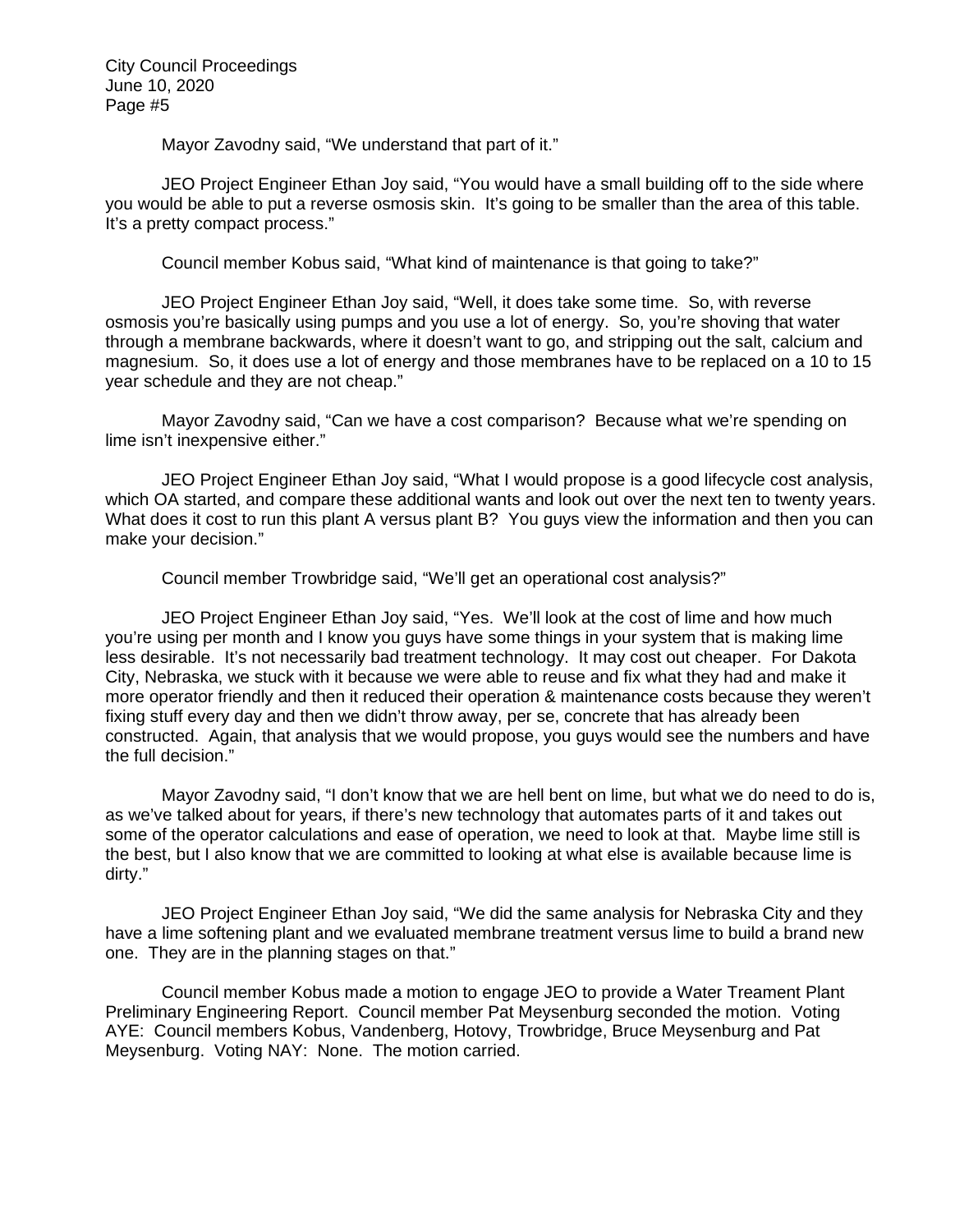

## AGREEMENT BETWEEN OWNER AND ENGINEER FOR PROFESSIONAL SERVICES

--

THIS IS AN AGREEMENT effective as of \_\_\_\_\_\_\_\_\_\_\_\_\_\_\_\_\_\_\_\_\_\_ ("Effective Date") between City of David City, NE ("Owner") and JEO Consulting Group, Inc. ("Engineer").

Owner's project, of which Engineer's services under this Agreement are a part, is generally identified as follows:

Water Treatment Plant PER Amendment ("Project").

JEO Project Number: 200941.00

Owner and Engineer further agree as follows:

ARTICLE 1 - SERVICES OF ENGINEER

1.01 Scope

A. Engineer shall provide, or cause to be provided, the services set forth herein and in Exhibit A.

#### ARTICLE 2 - OWNER'S RESPONSIBILITIES

- 2.01 Owner Responsibilities
- A. Owner responsibilities are outlined in Section 3 of Exhibit B.

#### ARTICLE 3 - COMPENSATION

3.01 Compensation

- A. Owner shall pay Engineer as set forth in Exhibit A and per the terms in Exhibit B.
- B. The fee for the Project is:
	- 1. PER Amendment: \$ 12,500 Total Fee (Lump Sum): \$12,500
- C. The Standard Hourly Rates Schedule shall be adjusted annually (as of approximately January 1st) to reflect equitable changes in the compensation payable to Engineer. The current hourly rate schedule can be provided upon request.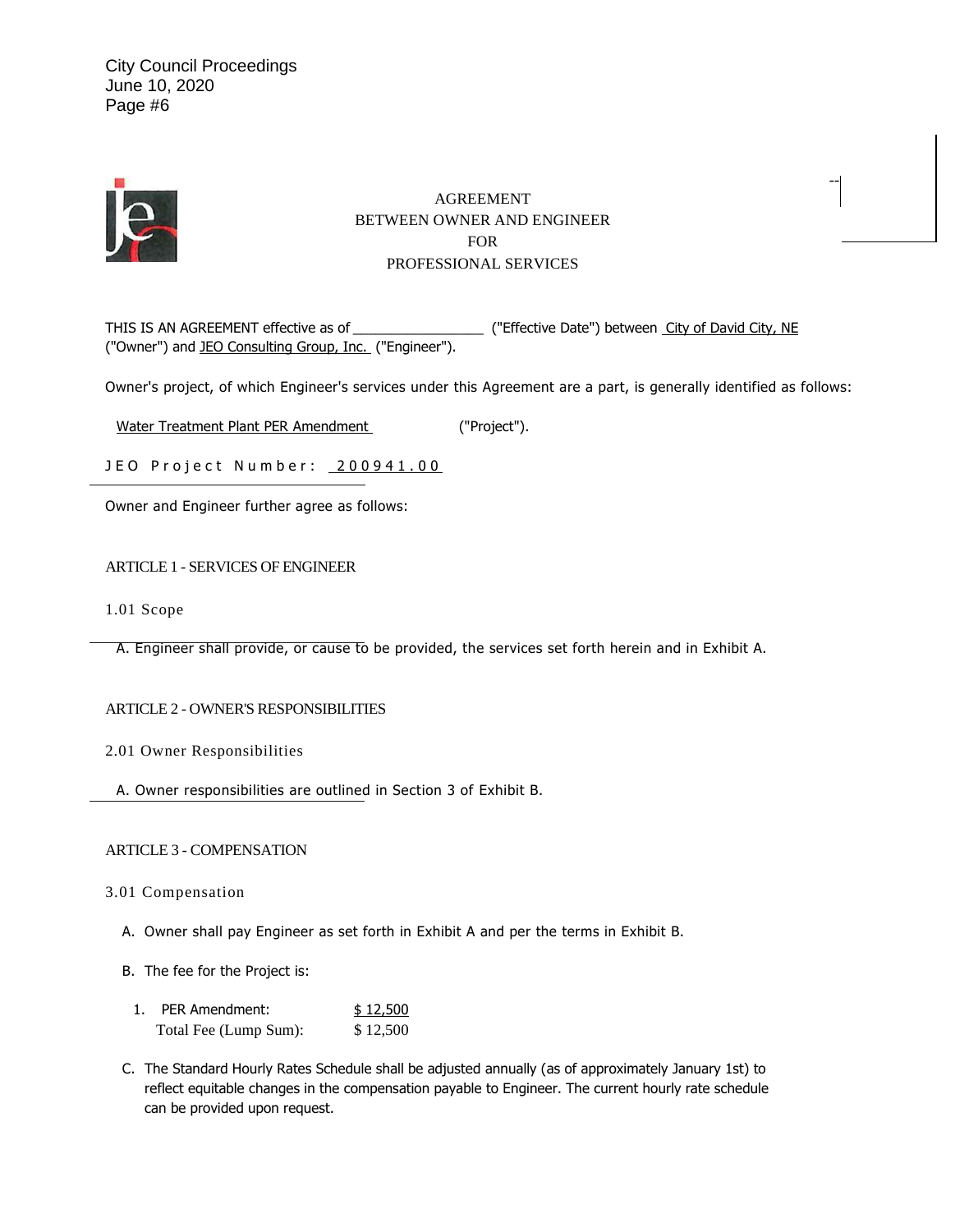### **ARTICLE 4 - EXHIBITS AND SPECIAL PROVISIONS**

### **4.01 Exhibits**

Exhibit A - Scope of Services Exhibit B - General Conditions

### **4.02 Total Agreement**

A. This Agreement (consisting of pages 1 to 2 inclusive, together with the Exhibits identified as included above) constitutes the entire agreement between Owner and Engineer and supersedes **all** prior written or oral understandings. This Agreement may only be amended, supplemented, modified, or canceled by a duly executed written instrument.

IN WITNESS WHEREOF, the parties hereto have executed this Agreement.

| Owner:                                                                                                                                                                                                                         | Engineer: JEO Consulting Group, Inc. |
|--------------------------------------------------------------------------------------------------------------------------------------------------------------------------------------------------------------------------------|--------------------------------------|
|                                                                                                                                                                                                                                |                                      |
|                                                                                                                                                                                                                                | Title: Branch Manager                |
|                                                                                                                                                                                                                                | Date Signed: June 4, 2020            |
| Address for giving notices:                                                                                                                                                                                                    | Address for giving notices:          |
| <b>City of David City City City City City City City City City City</b>                                                                                                                                                         | JEO Consulting Group, Inc.           |
| 557 N. 4th Street Street Street Street Street Street Street Street Street Street Street Street Street Street Street Street Street Street Street Street Street Street Street Street Street Street Street Street Street Street S | 1937 Chestnut Street                 |
| David City, NE 68632                                                                                                                                                                                                           | Wahoo, NE 68066                      |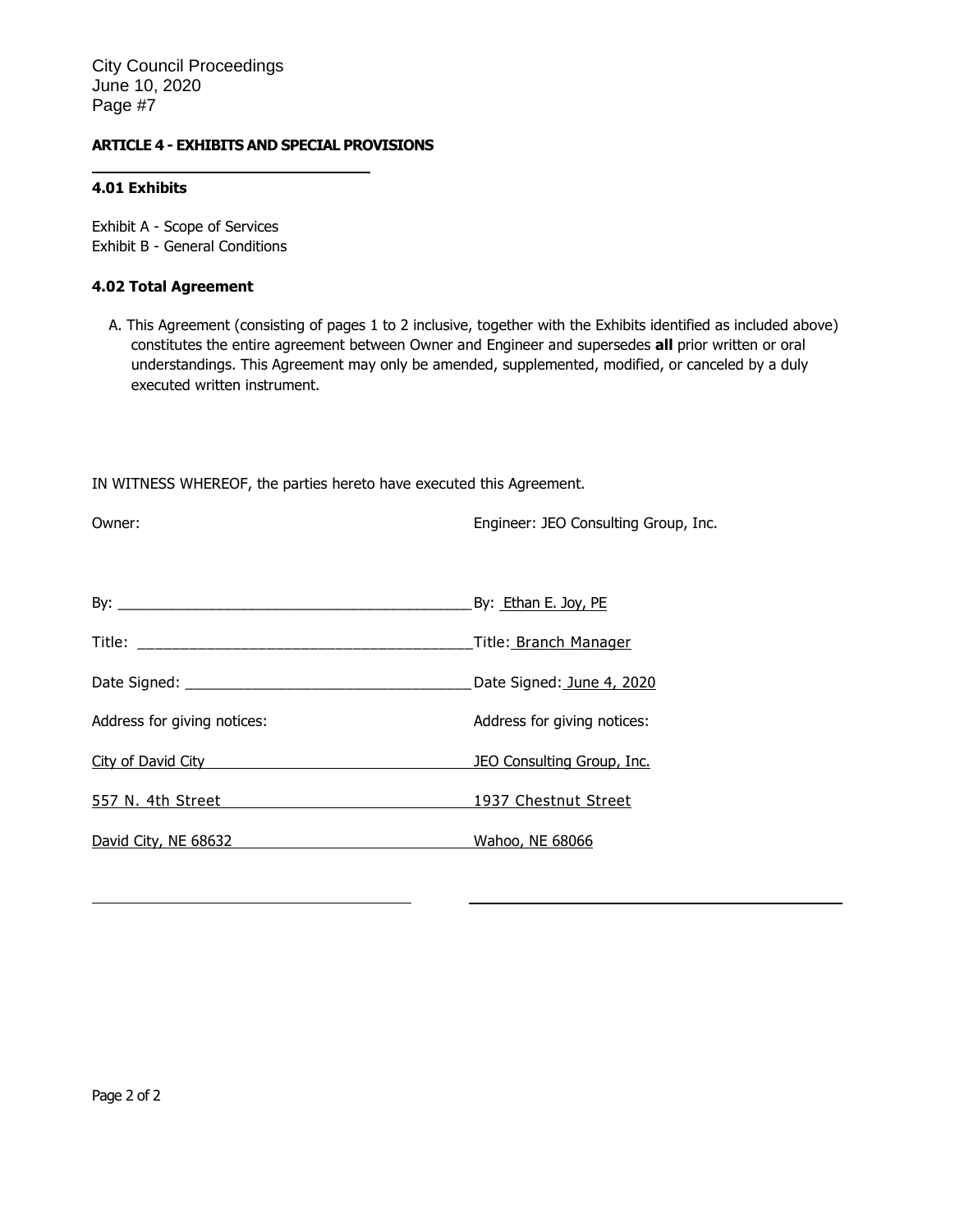#### Exhibit A **JEO** Consulting Group, Inc. SCOPE OF SERVICES

*Project Description:* 

Water Treatment Plant Preliminary Engineering Report Amendment, City of David City, NE: The City of David City owns and operates a lime softening and gravity filtration Water Treatment Plant (WTP) that was originally constructed in the early 1980's. The facility consists of induced draft aerators, a single solids contact clarifier, four gravity filter cells, a clearwell and various other appurtenances.

The City had previously hired another consultant (Olsson, Inc.) to prepare a Preliminary Engineering Report (PER) to prepare a comprehensive engineering evaluation of the facility.

The City wishes JEO to prepare a water system PER amendment that examines additional alternatives to the ones presented in the Olsson PER. The PER amendment will include one additional alternative for the rehabilitation of the existing lime softening treatment plant in order to provide a more operator friendly plant. In addition, the PER amendment will provide up to two alternatives for treatment and softening without the use of lime. Technologies to be examined include Reverse Osmosis (RO), Ultrafiltration (UF), and Ion-Exchange (1E) processes.

#### *Basic Scope of Services (Lump Sum):*

#### *Project Management:*

- A. Provide project management oversight over all facets and phases of the project. Project management shall include the following services:
	- 1. Coordination of design disciplines including facilitating communication and transfer of documents between disciplines to minimize errors in the plans and specifications as well as ensure a timely project design.
	- 2. Provide timely and coordinated communication to and from the Owner for requests for information, providing progress updates, scheduling meetings, and receiving and providing feedback.
	- 3. Provide oversight, monitor staff, and ensure proper staffing levels are maintained to ensure scope of services and schedule are met.
	- 4. Work with disciplines to identify potential risks and how to mitigate those risks.
	- 5. Review billed hours by design team and prepare invoice statements for Owner.
	- 6. Provide timely and coordinated communication to and from the Contractor for requests for information and to receive and provide feedback.

#### *Study and Report Phase*

- A. Attend Initiation/Kick-off Meeting with Owner (1 meeting). Meeting review to include:
	- 1. Introduction of key project personnel from JEO and the City
	- 2. Review the scope, schedule, and project requirements.
	- 3. Perform an on-site review of the major system components for the WTP.
	- 4. Engineer will also ask for any specific requirements or concerns from the Owner about the project.
- B. Review existing information and available drawings. JEO will review any available previous engineering reports for the water treatment plant.
- C. Provide additional analysis of the available data and the development of a final alternative(s) to address the treatment of iron, manganese, arsenic, and softening. Possible improvement alternatives include (up to three (3) alternatives to be considered)
	- 1. Rehabilitation of the existing facility to improve operator ease of use beyond the information presented in the previous study.
	- 2. Eliminate the lime softening process and utilize membrane treatment (RO or UF) for softening.
	- 3. Eliminate the lime softening process and utilize ion exchange treatment for softening.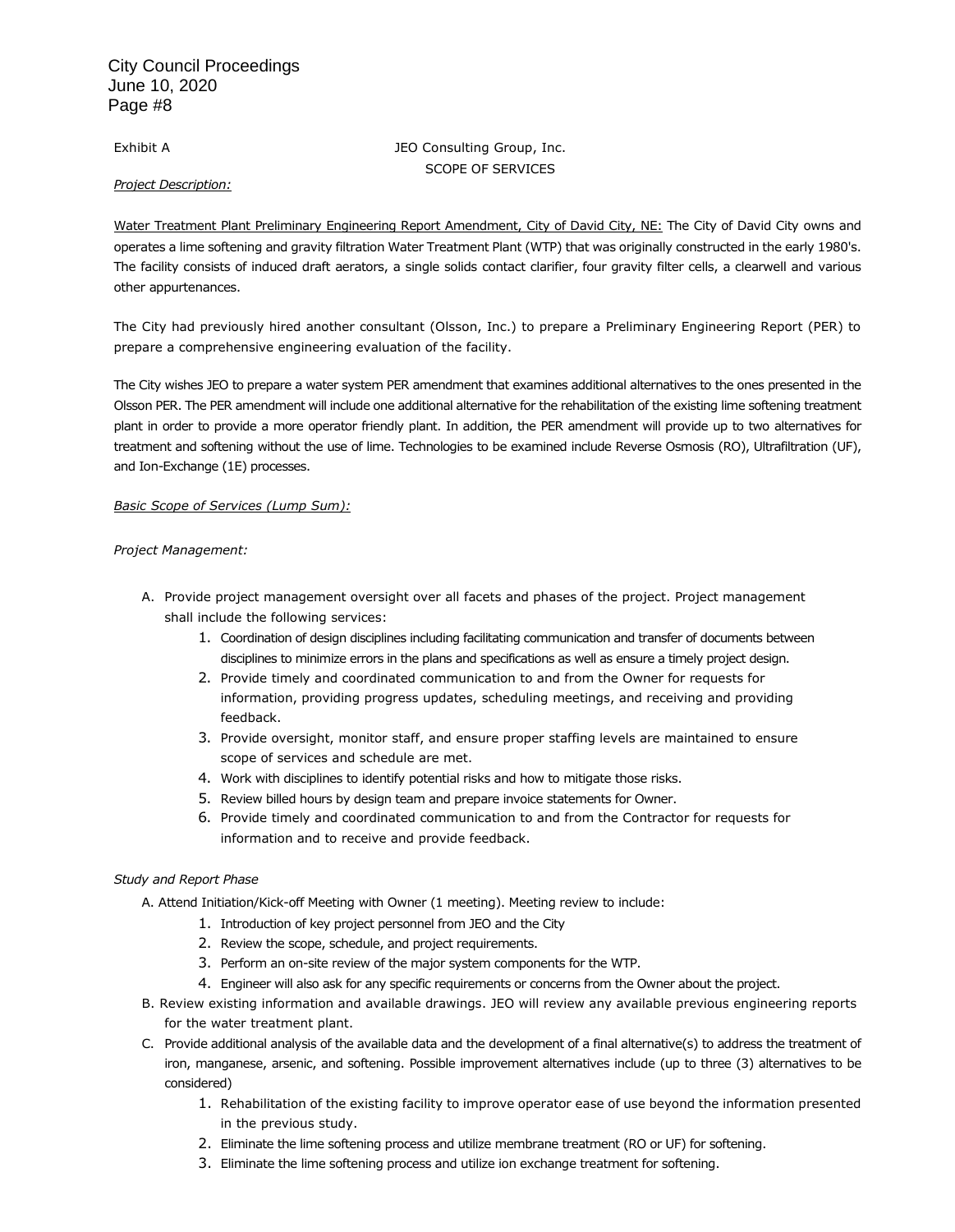# Exhibit A **IEO Consulting Group, Inc.** SCOPE OF SERVICES

- D. Review possible alternatives with the Nebraska Department of Health and Human Services (DHHS).
- E. Develop opinions of project cost for the recommended improvements to the water treatment plant. Opinions of cost to include development, land and right, legal, engineering, construction, equipment, contingencies, and financing.
- F. Provide opinions of Operation and Maintenance cost for the water treatment plant based on the alternative recommended improvements.
- G. Provide a "cost-effective analysis" of the alternative recommended improvements, including project costs and 20-year present worth of the projected Operation and Maintenance cost for the water treatment plant.
- H. Review final PER Amendment report with City staff. (1 meeting)
- I. Attend a City Council meeting to review the report. (1 meeting)
- J. Assist the City in the submittal of the PER Amendment and pre-application to the W/WAC.
- K. Assist the City in responding to comments and questions that are raised by the W/WAC.
- L. Final report to be reviewed with City Staff approximately 150 days after receipt of signed agreement.

#### *Meetings included with this scope:*

- A. Project Initiation/Kick Off. (1 meeting)
- B. Final PER Amendment Report Review Meeting with City Staff. (1 meeting)
- C. Final Plan Review Meeting with City Council. (1 meeting)

#### *Items not included with this scope of services:*

- A. Services to evaluate additional alternatives.
- B. Water Supply/Source Water Alternatives.
- C. Water Distribution/Elevated Storage Alternatives.
- D. Attendance at any additional meetings not identified above.
- E. Preparation of environmental assessments, impact studies or similar studies.
- F. Zoning regulations review or modifications necessary for the proposed improvements included in this project.
- G. Land acquisition services.
- H. Preparation of easement documents.
- I. Floodplain, Corps 404, or any other permitting, not outlined in the scope of services.
- J. Payment of review and permitting fees.
- K. Any other item not outlined in the scope of services.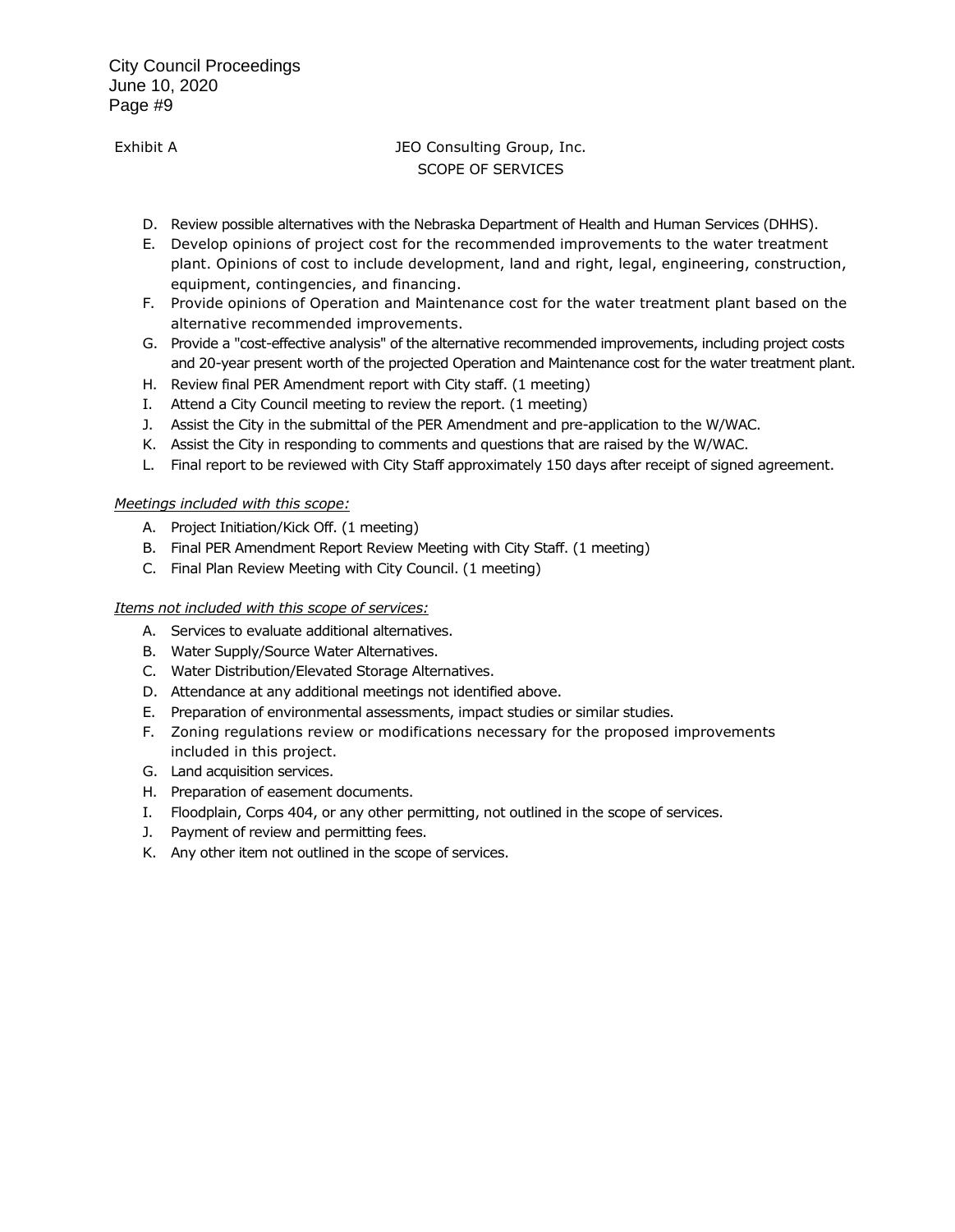# JEO CONSULTING GROUP INC JEO ARCHITECTURE INC

1.SCOPE OF SERVICES: JEO Consulting Group, Inc. (JEO) shall perform the services described in Exhibit A. JEO shall invoice the owner for these services at the fee stated in Exhibit A.

2.ADDITIONAL SERVICES:JEO can perform work beyond the scope of services, as additional services, for a negotiated fee or at fee schedule rates.

3.OWNER RESPONSIBILITIES: The owner shall provide all criteria and full information as to the owner's requirements for the project; designate and identify in writing a person to act with authority on the owner's behalf in respect to all aspects of the project; examine and respond promptly to JEO's submissions; and give prompt written notice to JEO whenever the owner observes or otherwise becomes aware of any defect in work.

Unless otherwise agreed, the owner shall furnish JEO with right-of-access to the site in order to conduct the scope of services. Unless otherwise agreed, the owner shall also secure all necessary permits, approvals, licenses, consents, and property descriptions necessary to the performance of the services hereunder. While JEO shall take reasonable precautions to minimize damage to the property, it is understood by the owner that in the normal course of work some damage may occur, the restoration of which is not a part of this agreement.

4.TIMES FOR RENDERING SERVICES: JEO'S services and compensation under this agreement have been agreed to in anticipation of the orderly and continuous progress of the project through completion. Unless specific periods of time or specific dates for providing services are specified in the scope of services, JEO's obligation to render services hereunder shall be for a period which may reasonably be required for the completion of said services.

If specific periods of time for rendering services are set forth or specific dates by which services are to be completed are provided, and if such periods of time or date are changed through no fault of JEO, the rates and amounts of compensation provided for herein shall be subject to equitable adjustment. If the owner has requested changes in the scope, extent, or character of the project, the time of performance of JEO's services shall be adjusted equitably.

5.INVOICES: JEO shall submit invoices to the owner monthly for services provided to date and a final bill upon completion of services. Invoices are due and payable within 30 days of receipt. Invoices are considered past due after 30 days. Owner agrees to pay a finance charge on past due invoices at the rate of 1.0% per month, or the maximum rate of interest permitted by law.

If the owner fails to make any payment due to JEO for services and expenses within 30 days after receipt of JEO's statement JEO may, after giving 7 days' written notice to the owner, suspend services to the owner under this agreement until JEO has been paid in full all amounts due for services, expenses, and charges.

6.STANDARD OE CARE: The standard of care for all services performed or furnished by JEO under the agreement shall be the care and skill ordinarily used by members of JEO's profession practicing under similar circumstances at the same time and in the

same locality. JEO makes no warranties, express or implied, under this agreement or otherwise, in connection with JEO's services.

JEO shall be responsible for the technical accuracy of its services and documents resulting therefrom, and the owner shall not be responsible for discovering deficiencies therein. JEO shall correct such deficiencies without additional compensation except to the extent such action is directly attributable to deficiencies in owner furnished information.

#### 7. REUSE OF DOCUMENTS: Reuse of any materials

(including in part plans, specifications, drawings, reports, designs, computations, computer programs, data, estimates, surveys, other work items, etc.) by the owner on a future extension of this project or any other project without JEO's written authorization shall be at the owner's risk and the owner agrees to indemnify and hold harmless JEO from all claims, damages, and expenses including attorney's fees arising out of such unauthorized use.

#### 8. ELECTRONIC FILES: Copies of Documents that may be

relied upon by the owner are limited to the printed copies (also known as hard copies) that are signed or sealed by JEO. Files in electronic media format of text, data, graphics, or of other types that are furnished by JEO to the owner are only for convenience of the owner. Any conclusion or information obtained or derived from such electronic files shall be at the user's sole risk.

a. Because data stored in electronic media format can deteriorate or be modified inadvertently or otherwise without authorization of the data's creator, the party receiving electronic files agrees that it shall perform acceptance tests or procedures within 30 days, after which the receiving party shall be deemed to have accepted the data thus transferred. Any errors detected within the 30 day acceptance period shall be corrected by the party delivering the electronic files. JEO shall not be responsible to maintain documents stored in electronic media format after acceptance by the owner.

b. When transferring documents in electronic media format JEO makes no representations as to long term compatibility, usability, or readability of documents resulting from the use of software application packages, operating systems, or computer hardware differing from those used by JEO at the beginning of the project.

c. The owner may make and retain copies of documents for information and reference in connection with use on the project by the owner.

d. If there is a discrepancy between the electronic files and the hard copies, the hard copies govern.

e. Any verification or adaptation of the documents by JEO for extensions of the project or for any other project shall entitle JEO to further compensation at rates to be agreed upon by the owner and JEO.

9. SUBCONSULTANTS: JEO may employ consultants as JEO deems necessary to assist in the performance of the services. JEO shall not be required to employ any consultant unacceptable to JEO.

10. INDEMNIFICATION: To the fullest extent permitted by law, JEO and the owner shall indemnify and hold each other harmless and their respective officers, directors, partners, employees, and consultants from and against any and all claims, losses, damages, and expenses (including but not limited to all fees and charges of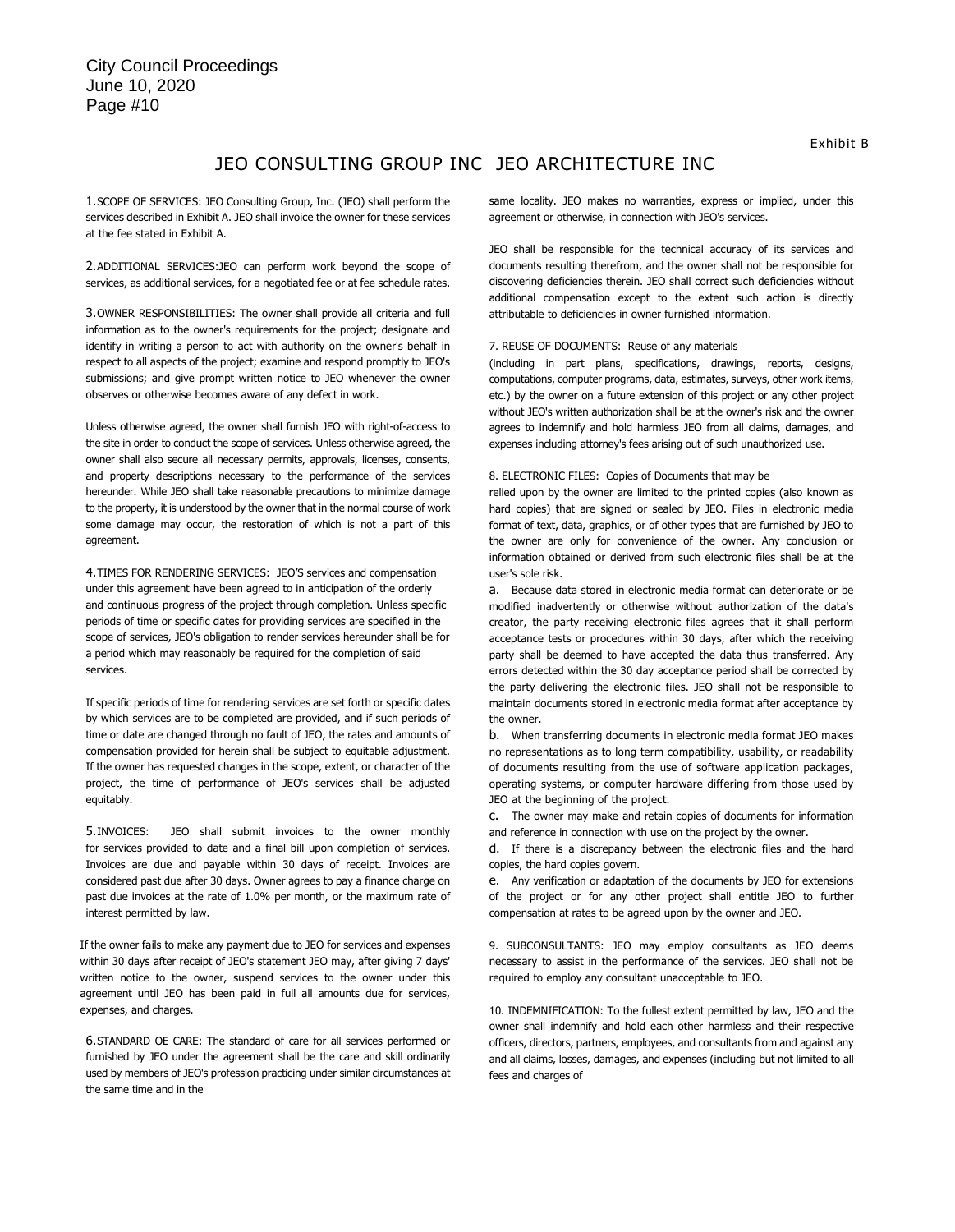#### JEO CONSULTING GROUP INC JEO ARCHITECTURE INC

engineers, architects, attorneys, and other professionals, and all court or arbitration or other dispute resolution costs) to the extent such claims, losses, damages, or expenses are caused by the indemnifying parties' negligent acts, errors, or omissions. In the event claims, losses, damages, or expenses are caused by the joint or concurrent negligence of JEO and the owner, they shall be borne by each party in proportion to its negligence.

11. INSURANCE: JEO shall procure and maintain the following insurance during the performance of services under this agreement:

a. Workers' Compensation: Statutory

i. Each Accident: \$500,000

ii. Disease, Policy Limit: \$500,000

iii. Disease, Each Employee: \$500,000

c. General Liability

i. Each Occurrence (Bodily Injury and Property Damage): \$1,000,000

ii. General Aggregate: \$2,000,000

d. Auto Liability

i. Combined Single: \$1,000,000

e. Excess or Umbrella Liability i. Each Occurrence: \$1,000,000

ii. General Aggregate: \$1,000,000

f. Professional Liability:

i. Each Occurrence: \$1,000,000 ii. General Aggregate: \$2,000,000

g. All policies of property insurance shall contain provisions to the effect that JEO and JEO's consultants' interests are covered and that in the event of payment of any loss or damage the insurers shall have no rights of recovery against any of the insureds or additional insureds thereunder.

h. The owner shall require the contractor to purchase and maintain general liability and other insurance as specified in the Contract Documents and to cause JEO and JEO's consultants to be listed as additional insured with respect to such liability and other insurance purchased and maintained by the contractor for the project.

i. The owner shall reimburse JEO for any additional limits or coverages that the owner requires for the project.

12. TERMINATION: This agreement may be terminated by either party upon 7 days prior written notice. In the event of termination, JEO shall be compensated by owner for all services performed up to and including the termination date. The effective date of termination may be set up to thirty (30) days later than otherwise provided to allow JEO to demobilize personnel and equipment from the site, to complete tasks whose value would otherwise be lost, to prepare notes as to the status of completed and uncompleted tasks, and to assemble project materials in orderly files.

13. GOVERNING LAW: This agreement is to be governed by the law of the state in which the project is located.

14. SUCCESSORS, ASSIGNS, AND BENEFICIARIES: The owner and JEO each is hereby bound and the partners, successors, executors, administrators and legal representatives of the owner and JEO are

hereby bound to the other party to this agreement and to the partners, successors, executors, administrators and legal representatives (and said assigns) of such other party, with respect to all covenants, agreements and obligations of this agreement.

a.Neither the owner nor JEO may assign, sublet, or transfer any rights under or interest (including, but without limitation, monies that are due or may become due) in this agreement without the written consent of the other, except to the extent that any assignment subletting, or transfer is mandated or restricted by law. Unless specifically stated to the contrary in any written consent to an assignment, no assignment shall release or discharge the assignor from any duty or responsibility under this agreement.

b.Unless expressly provided otherwise in this agreement: Nothing in this agreement shall be construed to create, impose, or give rise to any duty owed by the owner or JEO to any contractor, contractor's subcontractor, supplier, other individual or entity, or to any surety for or employee of any of them. c. All duties and responsibilities undertaken pursuant to this agreement shall be for the sole and exclusive benefit of the owner and JEO and not for the benefit of any other party.

15. PRECEDENCE: These standards, terms, and conditions shall take precedence over any inconsistent or contradictory language contained in any proposal, contract, purchase order, requisition, notice to proceed, or like document regarding JEO's services.

16. SEVERABILITY: Any provision or part of the agreement held to be void or unenforceable shall be deemed stricken, and all remaining provisions shall continue to be valid and binding upon the owner and JEO, who agree that the agreement shall be reformed to replace such stricken provision or part thereof with a valid and enforceable provision that comes as close as possible to expressing the intention of the stricken provision.

17. NON-DISCRIMINATION CLAUSE: Pursuant to Neb. Rev. Stat. § 73-102, the parties declare, promise, and warrant that they have and will continue to comply fully with Title VI of the Civil Rights Act of 1964, as amended (42 U.S.C.A § 1985, et seq.) and the Nebraska Fair Employment Practice Act Neb. Rev. Stat. § 48- 1101, et seq., in that there shall be no discrimination against any employee who is employed in the performance of this agreement or against any applicant for such employment, because of age, color, national origin, race, religion, creed, disability or sex.

18. E-VERIFY: JEO shall register with and use the E-Verify Program, or an equivalent federal program designated by the United States Department of Homeland Security or other federal agency authorized to verify the work eligibility status of a newly hired employee pursuant to the Immigration Reform and Control Act of 1986, to determine the work eligibility status of new employees physically performing services within the state where the work shall be performed. Engineer shall require the same of each consultant.

Exhibit B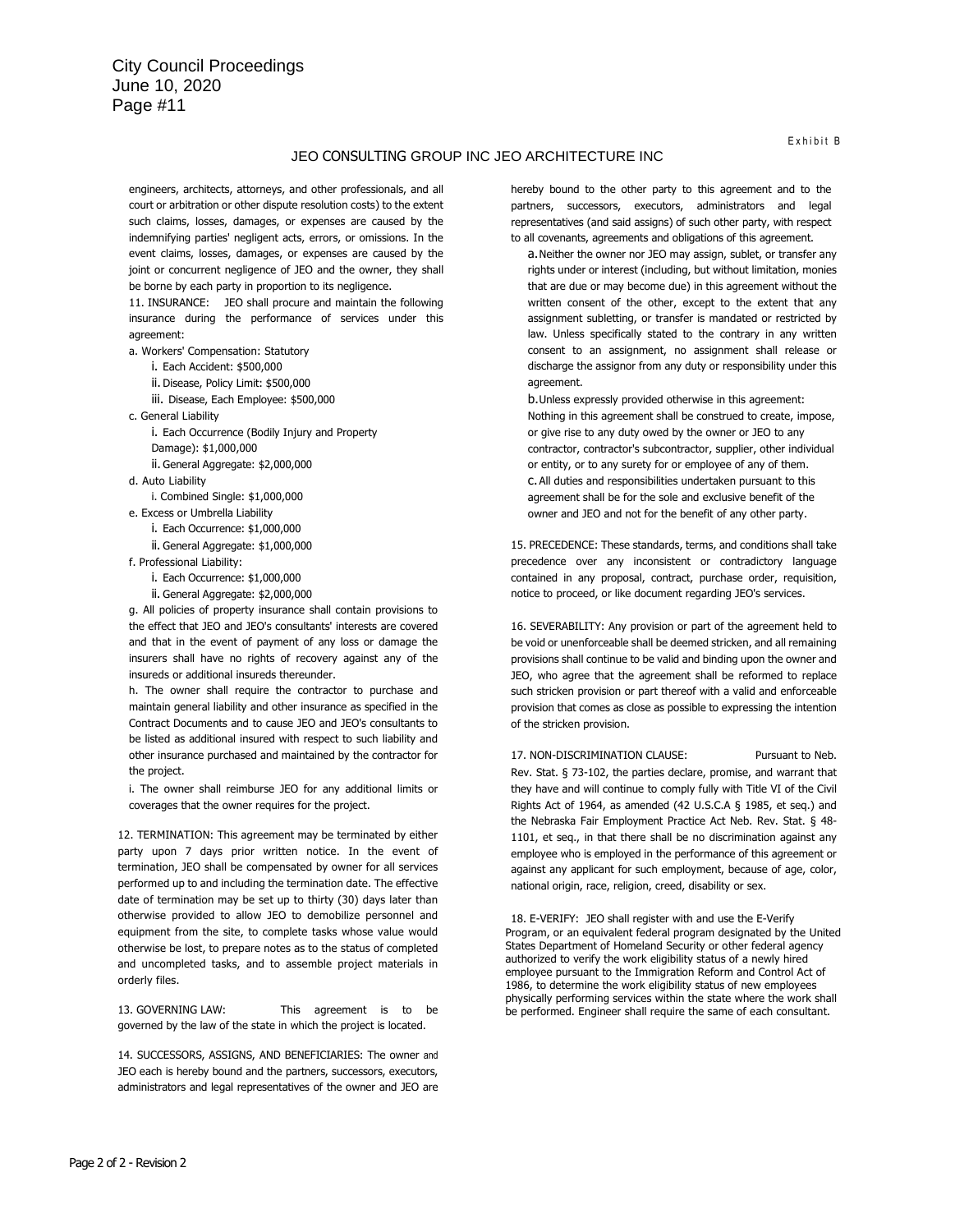Mayor Zavodny stated that the next item on the agenda was consideration/discussion of renovating the current fishery in the David City Park Lakes with Nebraska Game and Parks for \$900 (the cost of Rotenone).

Mayor Zavodny said, "I don't know how many of you have been contacted. We talk about a lot of very important things at these meetings and it's funny what gets peoples' attention and gets them emotional and passionate about things. When you talk about the park lakes, that pushed a button. I'm going to give my slant on where we're at and then we can talk about it. The biggest concern that was pushed to me, and it pains me, too, to drive past our beautiful pool and see it sitting idle, but that's the times that we are in. Almost every other community is doing the same thing. The argument that I'm hearing is that we've taken everything away from our kids. To which I said, "We haven't taken anything away from our kids, it's the times that we are in". People use verbiage that may or may not be totally accurate. They say that we can't take fishing away too. I think the reasonable solution would be to wait until school starts, which I think that the timeline about does that. The good news that has happened since then that Clayton got right on it and talked to Vaughn Bishop and Vaughn Bishop said that we could treat his body of water but don't renovate it, it's not worth it. Having that piece where you can get rid of the undesirable fish is a big help. We're never going to totally be able to keep carp from coming down that stream and jumping and getting into our lake during a flood type situation. The "shock" will be coming here very shortly to see what we have. I think, in being good stewards, right now we just have a bunch of crappy fish in there. It's a fact. Once in a while you have to maintain it. We did it between ten and twelve years ago. It's just a smart thing to do every once in a while. We're going to treat all of them and they can't put any kind of barrier to keep the fish from coming once we did it. You're never going to totally stop people from dumping their pet goldfish in the park lake because they can't stand to flush it. We have huge goldfish because they will grow to the size of their environment. They are the size of platters. I've seen them. So, we want to get the trout reestablished come October. People like to go ice fishing for them. We'd like to get some bass going and some other desirable fish. I think what we did twelve years ago, we're at a point that we need to do it again. Actually, the complaining wasn't as bad this time as I remember it last time. I think the plan is to draw down the water levels in early August and then apply the chemical. That gives it enough time so come October they can put the trout in there knowing that we have a pretty clean fishery."

Larry J. Sabata stated that he has grass carp in his lake to control the moss. He stated that the most important thing to keep a kid interested is to have him cast and catch a fish. If they have to wait too long, they will lose interest. He stated that it's nice to have bass and blue gills.

Mayor Zavodny said, "The question before the Council is, are you willing to spend \$900 to get the problem that we have now, handled?"

Mayor Zavodny thanked Larry J. Sabata for sharing his thoughts with the Council.

Council member Trowbridge made a motion to move ahead with the Nebraska Game and Parks to implement their plan for cleaning up the park lakes. Council member Bruce Meysenburg seconded the motion. Voting AYE: Council members Trowbridge, Bruce Meysenburg, Kobus, Vandenberg, Hotovy and Pat Meysenburg. Voting NAY: None. The motion carried.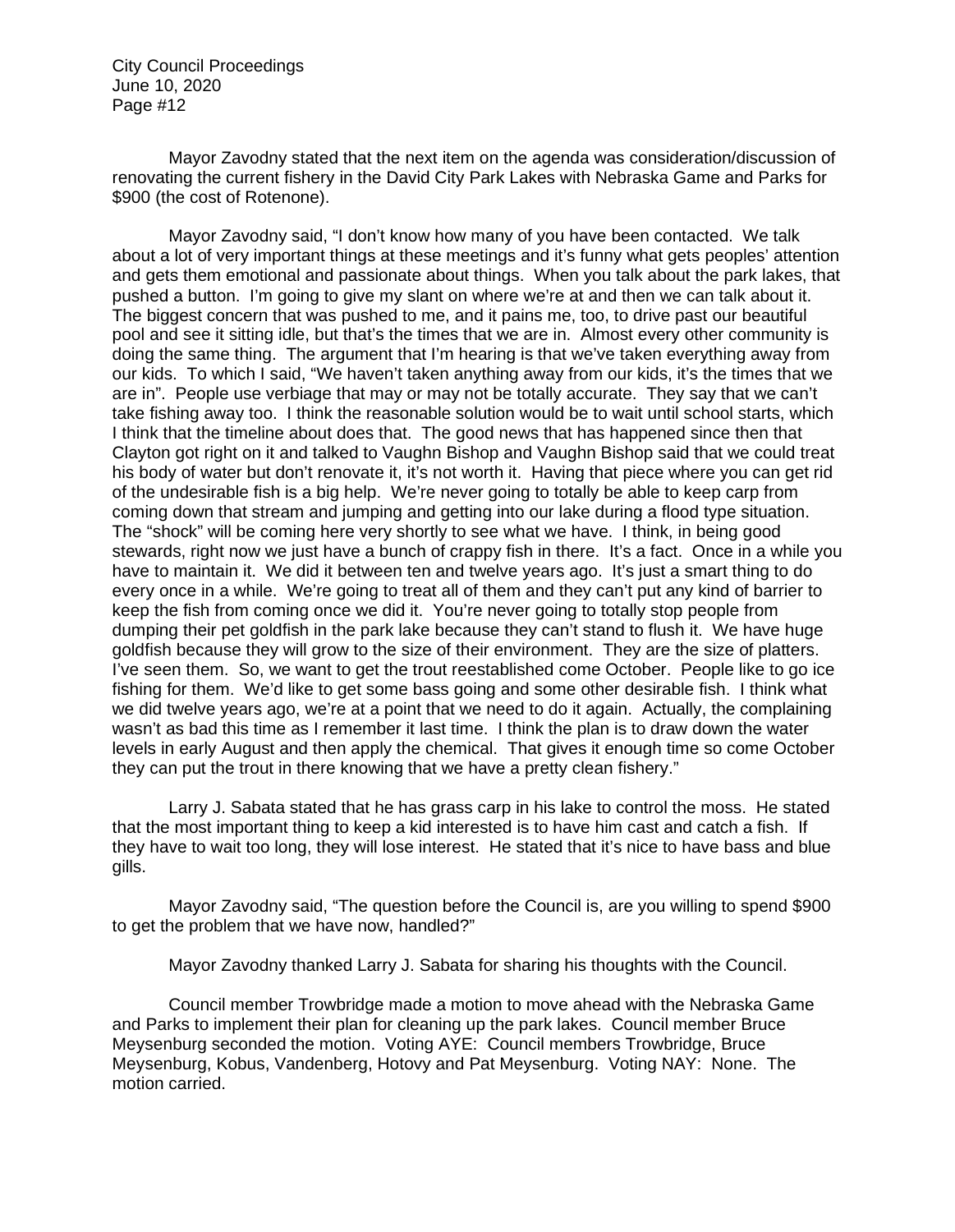> Nebraska Game and Parks Commission – Fisheries Division – Larry Pape 2200 North 33rd Street – Lincoln, NE 68503 – Office Phone 402-471-5447

David City Park Ponds Fishery Renovation Proposal June 4, 2020

- Renovate (eliminate) the current fishery due to the presence of unwanted fish (bullhead, goldfish, carp) and replace with desirable species (bass, bluegill, channel catfish, trout).
	- $\triangleright$  Carp; once established in a small impoundment will forever be present without complete removal.
	- $\triangleright$  Bullhead catfish, koi and goldfish; will likely reappear after renovation but by themselves will not degrade water quality to a detrimental extreme.
	- $\triangleright$  None of these fish species can be removed effectively by any other method.
	- $\triangleright$  Collectively, these fish will continue to degrade the fishery, aquatic habitat, water quality and aesthetics of the pond until removed.
- ❖ Renovation Activities and Timeline
	- Investigation of watershed to determine extent of carp infestation and renovation need. (June)
	- $\triangleright$  Secure permission to access land in the watershed upstream of the ponds, if needed. (June)
	- $\triangleright$  Determine the lowest pool level potential and rate of withdrawal allowed. (June)
	- $\triangleright$  Lower pool level. (early August)
	- $\triangleright$  Renovate fishery. (late August)
- Re-establish fishery with bass, bluegill, channel catfish, and rainbow trout (seasonally).
	- Catfish will be stocked as ten inch fish in September-October, 2020.
	- $\triangleright$  Rainbow trout will be stocked as ten to twelve inch catchable fish in October, 2020.
	- $\triangleright$  Due to the long term planning of fish for stocking, the stocking of bass and bluegill fingerlings in 2020 will depend on excess fish in the hatchery system. If excess fish are available, the following fingerling stocking may occur in 2020. Otherwise it will occur as bass and bluegill fry in June or July of 2021.
		- Bass will be re-stocked within four weeks of renovation as six inch fingerlings in September-October, 2020 or as fry in June/July 2021.
		- Bluegill will be stocked as adult spawning capable fish in September-November, 2020, and as fingerlings in October 2020 or as fry in June/July 2021.
- ❖ Notes on the use of the fish toxicant, Rotenone.
	- $\triangleright$  Applied only by Nebraska Game and Parks Commission staff who are NDA certified applicators.
	- $\triangleright$  Approximately 10 gallons of Rotenone will be required. The cost is approximately \$90.00 per gallon for a total cost of \$900.00.
	- $\triangleright$  Applied as liquid by spraying and pouring into pond.
	- $\triangleright$  Non-toxic to all animals except gill breathing organisms.
	- $\triangleright$  Inactivates within about a week, depending on temperature.
	- $\triangleright$  Must ensure that rotenone is NOT allowed to flow downstream from the ponds.
	- $\triangleright$  Dead fish are consumable, but we do not recommend or promote. Would prefer all public access during and after renovation be limited to observation.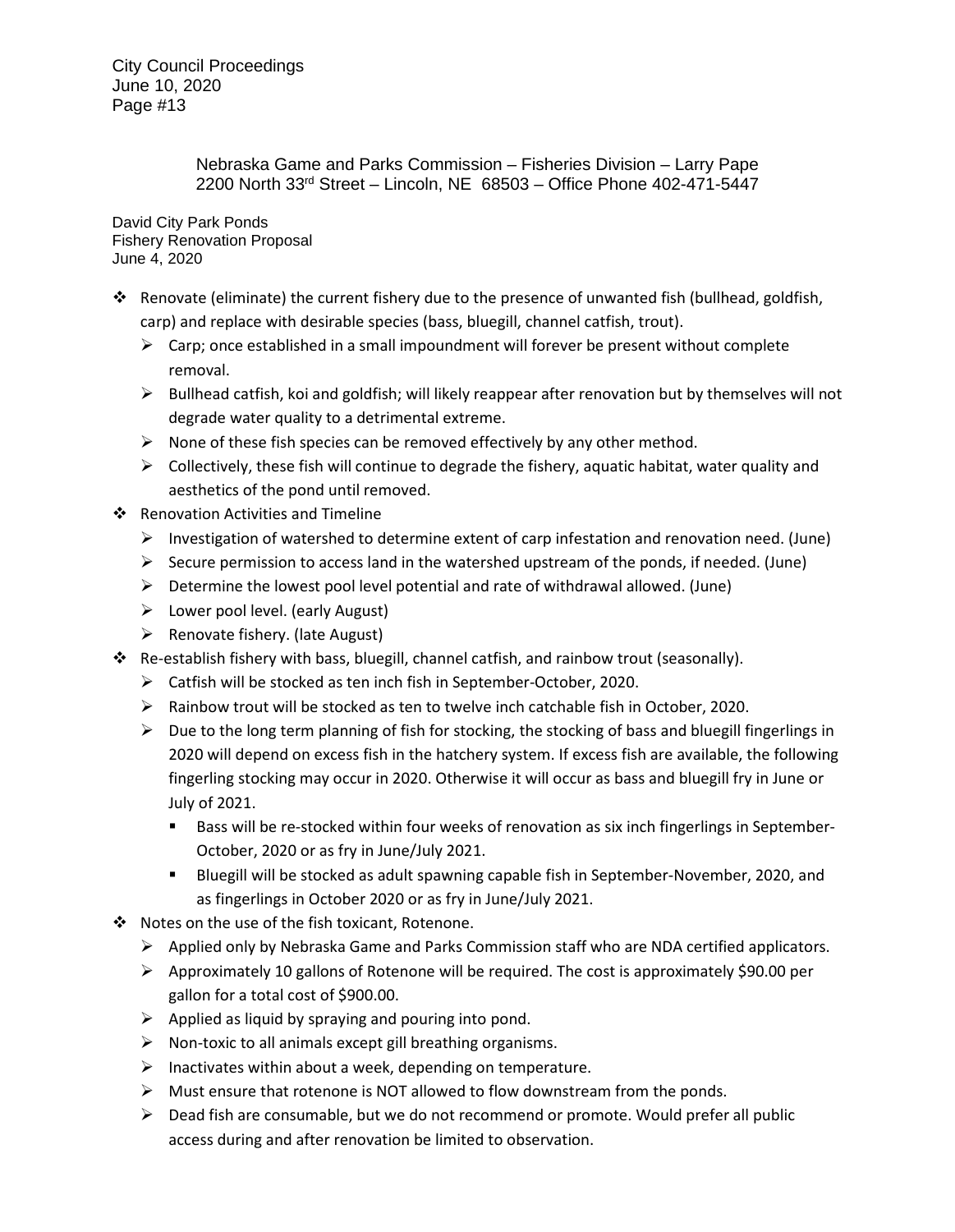> $\triangleright$  Dead fish will decay rapidly, but may temporarily cause odor issues. Fish removal to a landfill is permitted, but rarely done. If accomplished, this task will be up to the City of David City.

Mayor Zavodny stated that the next item on the agenda was consideration/updates and discussion concerning the COVID-19 coronavirus.

Mayor Zavodny said, "The spread has slowed way down in our Four Corners area. Butler County had one new case. We're at 51 and forty some have recovered. That's looking good. Part of the reason that it has worked is because of what we have done. I don't have data to prove this but, anecdotally, people are starting to become a little more relaxed. What that's going to mean for numbers, I don't think that any of us can know for sure. Part of what is driving the governor's decisions, I believe, is hospital capacities in Omaha and Lincoln. I would encourage us, as a Council, to continue down the path of opening when restaurants are able to increase their capacities closer to normal. I think that the realistic thing is that we're probably going to be dealing with this over the next year or so, unless we get a vaccine or a treatment. Getting the ball program up and going was no small task and we are just very few months away from fall softball season, football season with both teams using the football field. We're going to have a lot of the same considerations, waivers, until things are taken care of. The schools are getting nervous about what the rules are going to be and what they are going to have to do. Is everything going to be ready? Can we use the fields? They have those kinds of questions. From my standpoint, I think that updates you on where things are. The library is slowly starting to get ready to provide a few more services. I still have some concerns over the computer areas because it's just hard to clean them and it's a confined area and then I'm concerned about the children's programs. Eventually, we're going to have to figure out a way to get those things going again, but for now it's a shaky proposition. The health department would advise against it. I also know that some people were very happy to see the playground equipment open. As the weather got nicer, it was more a sense of normal, as opposed to everything else being closed."

City Administrator Clayton Keller said, "The library does have a plan, if the Council allows them to open up next Monday, on a limited basis. To address the computers, they would only allow four individuals in there, at a time, to sit in the corners and the library has masks to give people and they have a thermometer to take temperatures of people coming in."

Mayor Zavodny said, "From everything that I've read and talked to people, how do we disinfect them, though? Because we don't want to ruin them. What are other libraries doing?"

Library Director Kay Schmid said, "We have always had them use the sanitary lotion. That's been a practice since we opened the computer lab. They've always had to do that when they came in and when they went out. That's where we start and then we'll probably just wipe them off. We thought that we would only allow ages 18 and above in the computer lab. We wouldn't allow children at this time. Mainly, the issue that I have, is that we do have people who don't have access to technology who are trying to fill out unemployment applications and all sorts of different forms that require online applications. So, they don't have access to that. That's why we would like to open it to ages 18 and above because those are the people that would be looking at those kinds of things. Children would not be allowed in the technology center."

Council member Trowbridge said, "There's two sides to this, to me. One is treating the instrument that's been touched and the other one is treating the things that touch the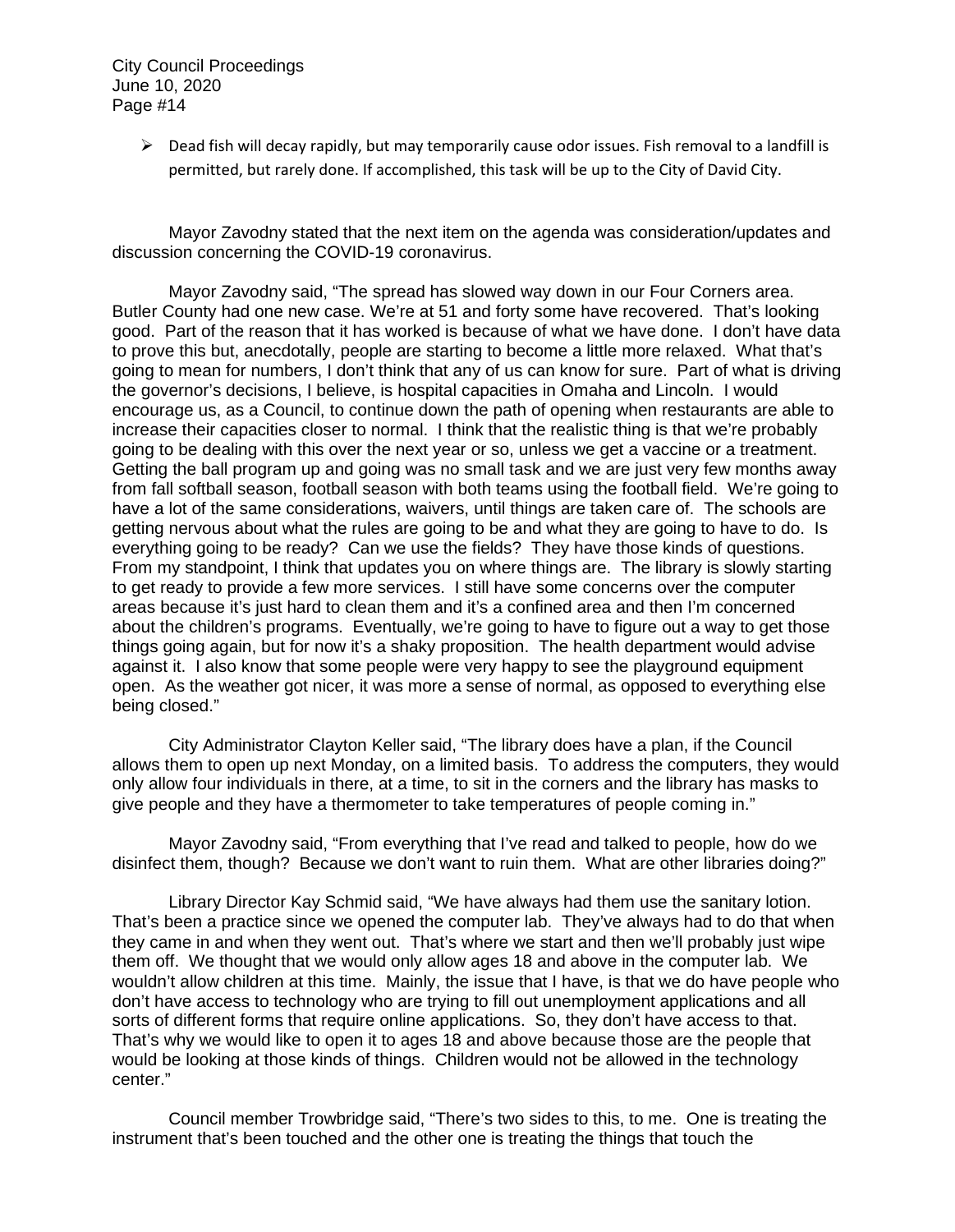instrument. I think it would be much easier to treat your hands. Make it mandatory, whether it be a liquid based sanitizer or whether it be gloves, or be a 20 second hand wash – singing "Happy Birthday". I think it would be easier if we treated it that way. If you want to use the machine, that's fine, here's what you're going to have to do, and we're going to watch you."

Library Director Kay Schmid said, "Right. I agree."

Mayor Zavodny said, "I think that the health experts agree that hand washing is the most effective. There is some thought that the hand sanitizer isn't the most ideal way to do it. Even on our health department calls, that has been the emphasis."

Library Director Kay Schmid said, "Did you read through our phase II procedure? Are we going to open on June 15<sup>th</sup>?"

Library Director Kay Schmid presented the following phased response to the COVID-19 pandemic.

# **Hruska Memorial Public Library of David City, NE—Phased Response to Covid-19 Pandemic.**

# **Phase I: Building closed to public. March 18th, 2020.**

- Staff on duty to answer phone and do other operational tasks.
- Hours of operation altered to 10 am to 3 pm, Monday through Thursday.
- Library materials will be made available to patrons for pickup in the library's kitchen area.
- Professional webinars will be encouraged.
- Deep cleaning of the facility will take place by custodial and library staff.

# **Phase II: Limited Public Service Restored as Directed Health Measure Order Relaxed. Possible Date—6/15/2020.**

- Requested library materials will continue to be made available to patrons for pickup in the library's kitchen area.
- Distribution of free materials using the outside cart will be resumed, with cart placed next to drop box.
- Building open to public in limited fashion. Hours of operation altered to 9 am to 5 pm, Monday through Thursday, due to need for additional staff for cleaning.
- Patrons will enter the library using the front entrance and exit the same way.
- Staff are required to and patrons highly encouraged to wear masks.
- All those entering the building must check in at the Front Circulation Desk for instructions.
- The number of patrons in the building will be limited to up to 20 people excluding staff.
- Unless using computers, patrons will be encouraged to limit their stay to no more than 20 minutes.
- Hand sanitizer stations will be available throughout the library. Masks will be available for \$1.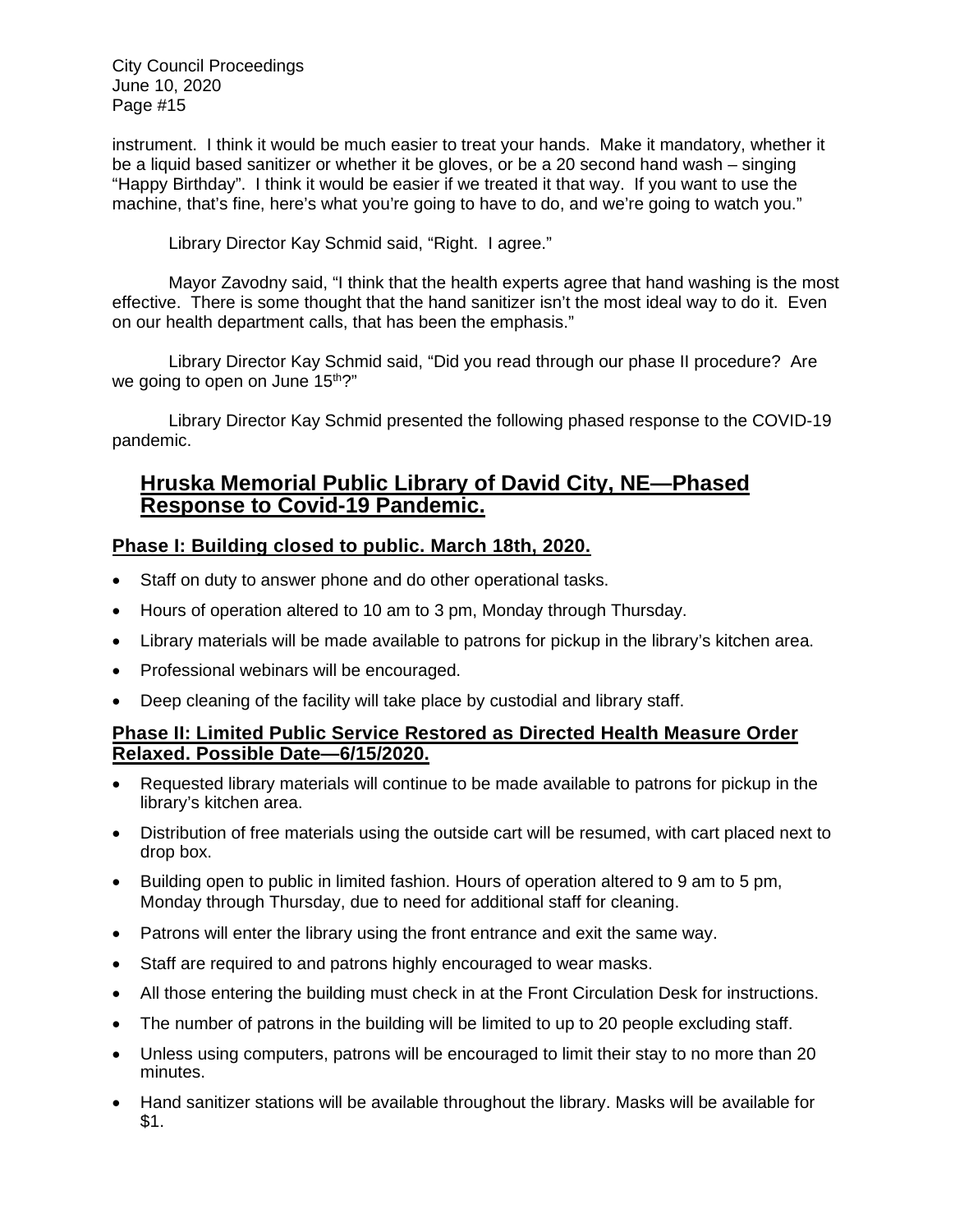- Children not yet in middle school should be accompanied by a parent or other adult guardian.
- No public programs will be offered in the library building. Virtual Summer Reading program available.
- Internet/Computer use limited to four stations with sanitizing between sessions. Sessions will be 50 minutes long. Computer use will be limited to those 18 years of age or older.
- Public/staff barriers placed around circulation areas, and shields available for staff. Patrons will scan their own materials.
- Close attention will be paid to cleaning/sanitizing for all frequently touched areas including library materials.
- No public restrooms will be available. Water cooler and coffee machine will be off limits. Newspapers will not be available and seating will be very limited.
- Items returned shall be placed in designated quarantine area for one week.
- The children's library will be closed until renovations are completed.

# Phase III: Full Public Service Restored. Possible Date-

- Restore regular library hours and staffing schedules.
- Plan and implement public programs.
- Restore outreach programs.
- Restore computer stations to utilize all ten computers,
- Full access to meeting rooms, study rooms and all public areas of the library.

# **The time frame associated with each phase is uncertain and at the discretion of the Mayor, the City Administrator, the Library Board of Trustees, and Library Director.**

# **The Hruska Public Library reserves the right to modify these restrictions, as situations change.**

Mayor Zavodny said, "Every community is dealing with the same thing and I think that most of them are following the same blueprint that you are. Is some of that coming from the State?"

Library Director Kay Schmid said, "It is. Wahoo is open and Seward is open. I think that Saunders County's numbers are pretty comparable to ours."

Mayor Zavodny said, "Do you want to go over, quickly, what happens when people return items? How long you hold them?"

Library Director Kay Schmid said, "We actually quarantine longer than we need to. When they come into the drop-box we take them out, with plastic gloves, and put them on a table and we let them sit there for a week. That isn't what the CDC is saying is the length that the virus will last, but the CDC changes their tune about every other day. So, we let them sit for a week and then we sanitize them with wipes and then put them into the collection."